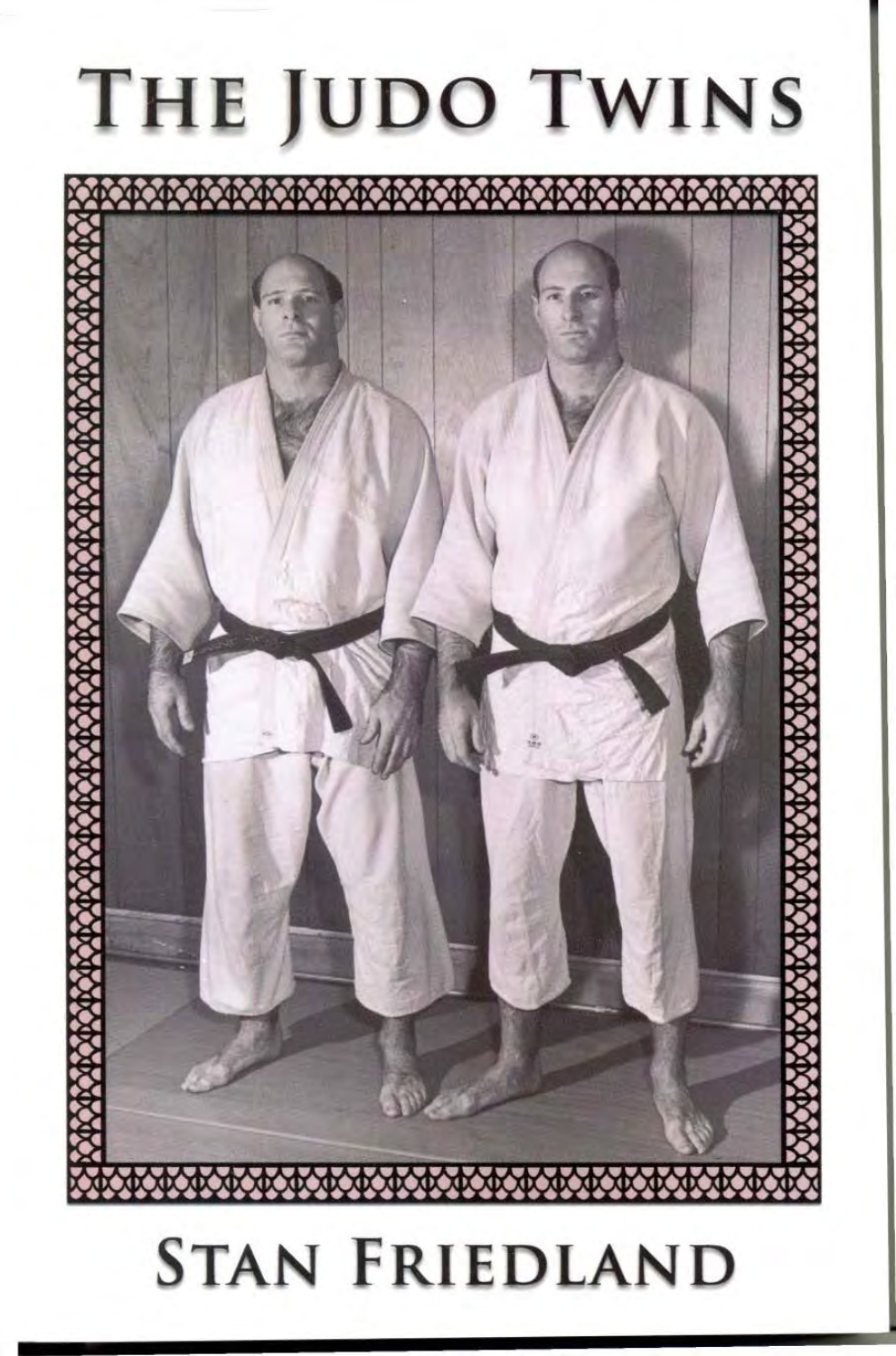*AuthorHouse* TM *1663Liberty Drive. Suite 200 Bloomington. IN 47403 www.authorhouse.com Phone: 1-800-839-8640*

~ *2007 Stan Friedland. All rights reserved.*

*No part of this book may be reproduced. stored in a retrieval system. or transmitted by any means without the written permission of the author.*

*First published by AuthorHouse 12/17/2007*

*ISBN:* 978-1-4343-4179-2 *(sc)*

*Printed in the United States of America Bloomington, Indiana*

*This book is printed on acid-free paper.*